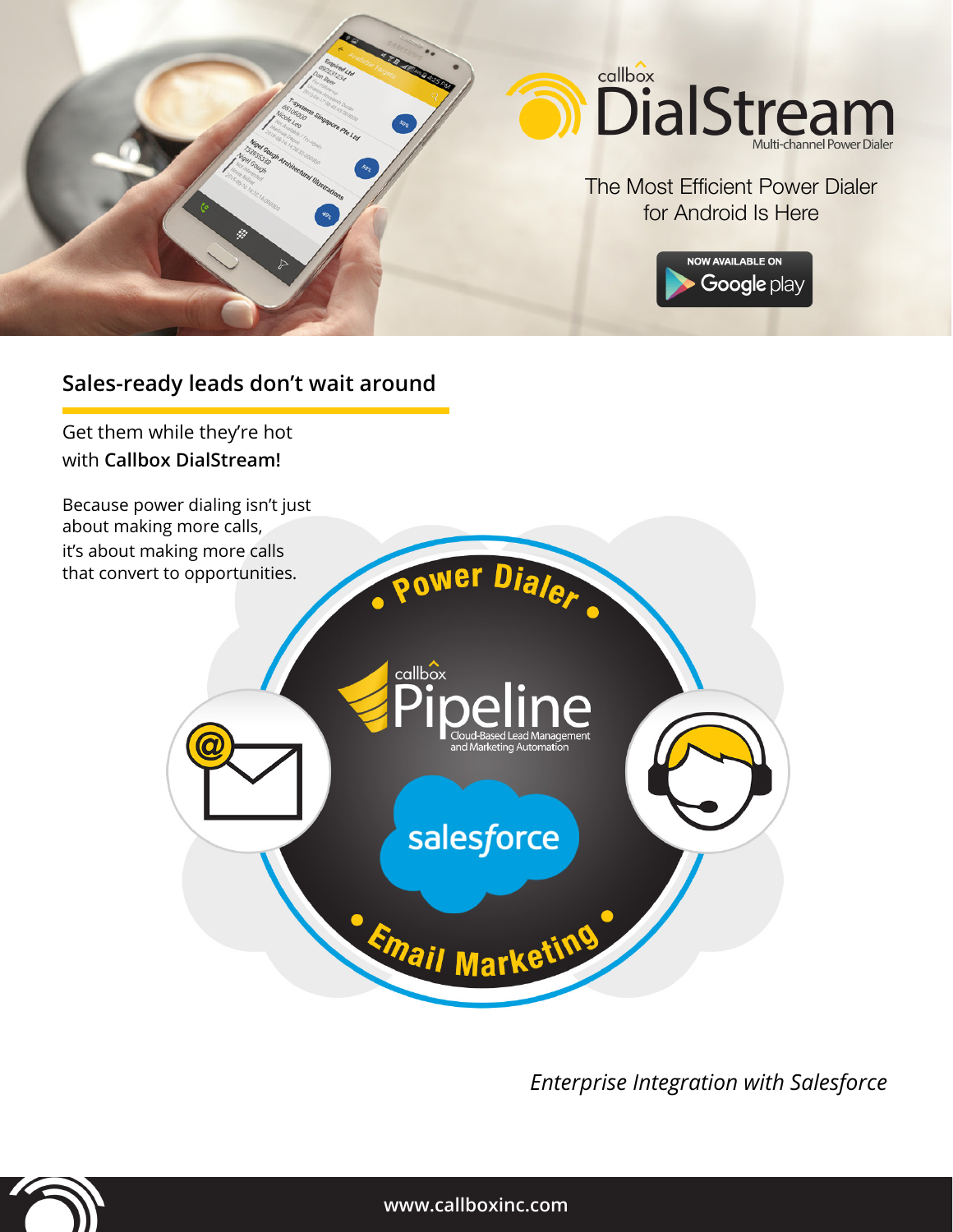

# **Key Features**

Callbox DialStream is your quickest hookup to achieving smarter phone productivity and gaining more hot leads. With powerful automation and seamless Salesforce integration, you'll experience what true efficiency is all about.

## **ACCESS YOUR PREFERRED CRM**

### **Save yourself from software installations and data transfers**



Choose the CRM platform you prefer to work with - Callbox Pipeline or Salesforce.

You can access and dial your Salesforce contacts directly through DialStream, no sweat! Connect to your Salesforce account with one click and you're good to go.



### **Work fast and furious with DialStream's Auto-Dial feature**



Step on the gas by going "auto" on your dialling process. DialStream not only significantly increases the calls you can make, but also the amount of time you spend talking to prospects.

## **Stay in control with good ole Click-To-Dial function**

DialStream lets you switch off auto-dialing so you could choose specific people to call at your own pace.